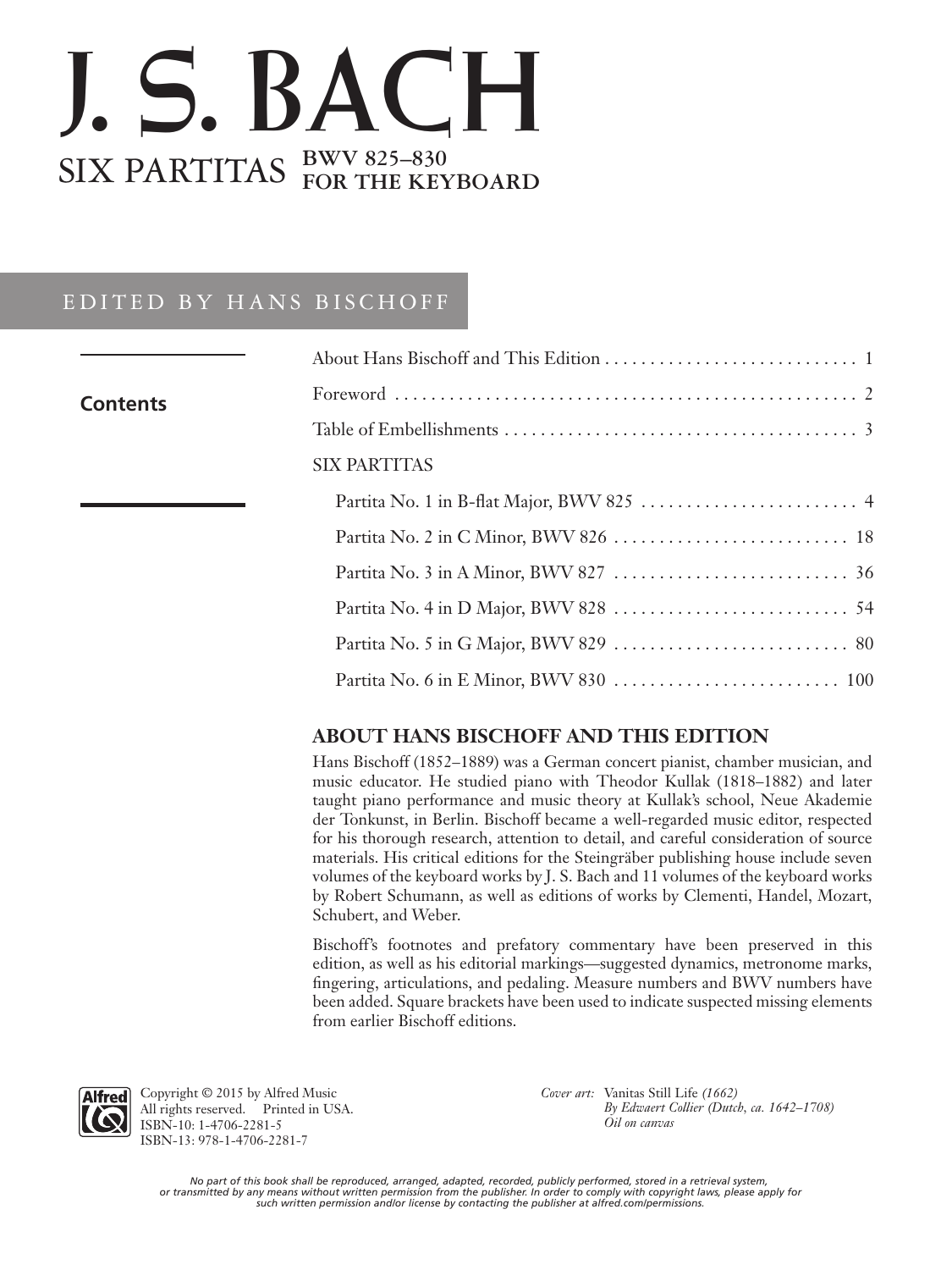## **Partita No. 1 in B-flat Major SIX PARTITAS**



*I*) In *B*, the  $\rightsquigarrow$  are erroneously indicated  $\rightsquigarrow$ ; in general, the embellishments in this manuscript are highly inaccurate.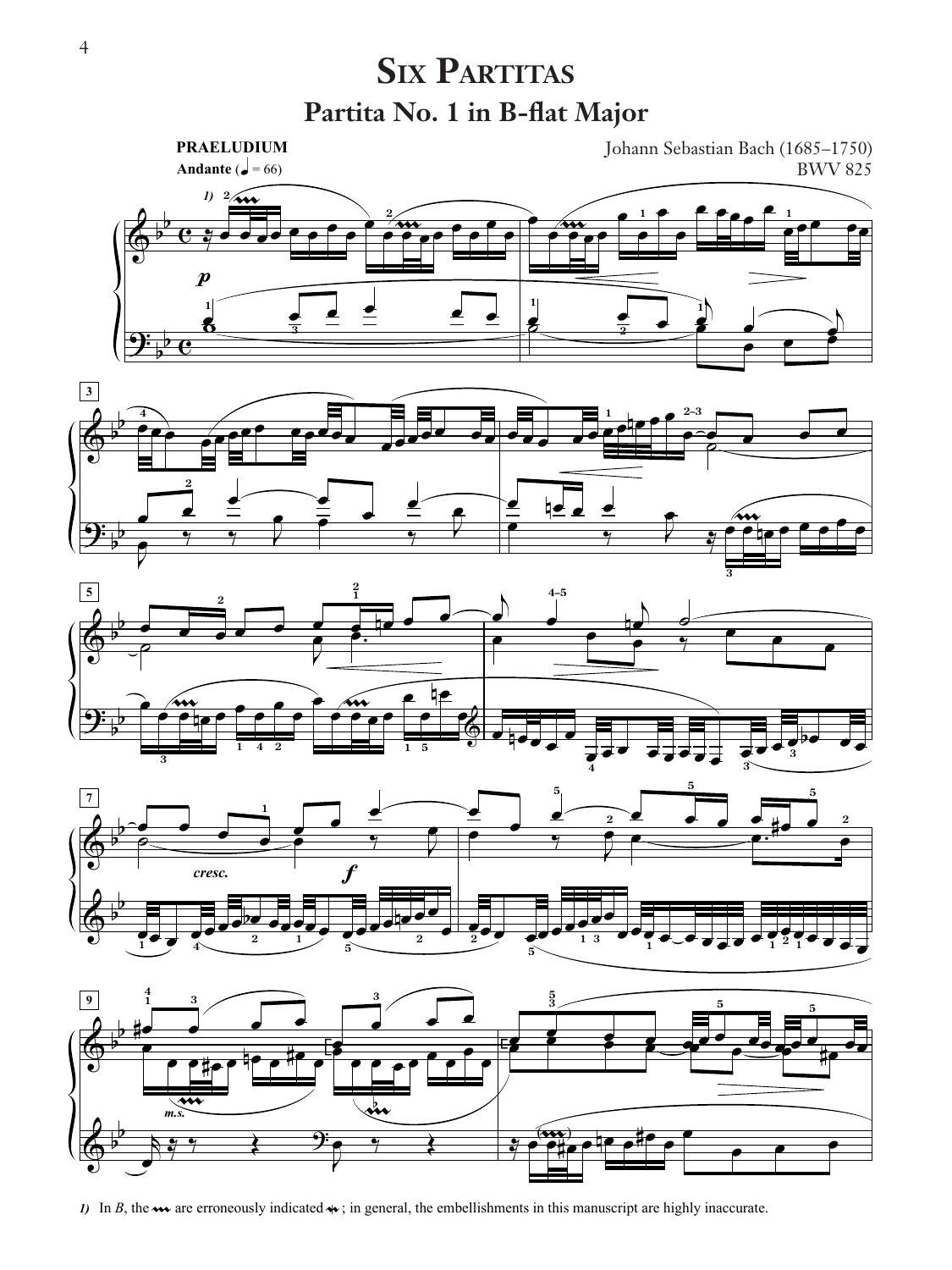Partita No. 4 in D Major









- $I$ ) This generally authentic mordent appears only in  $A$ ; at that, it is almost illegible.
- 2) These embellishments are misplaced in the sources.
- NB. 1 The grace note is equivalent to a quarter or an eighth.
- NB. 2 The grace note is equivalent to an eighth.